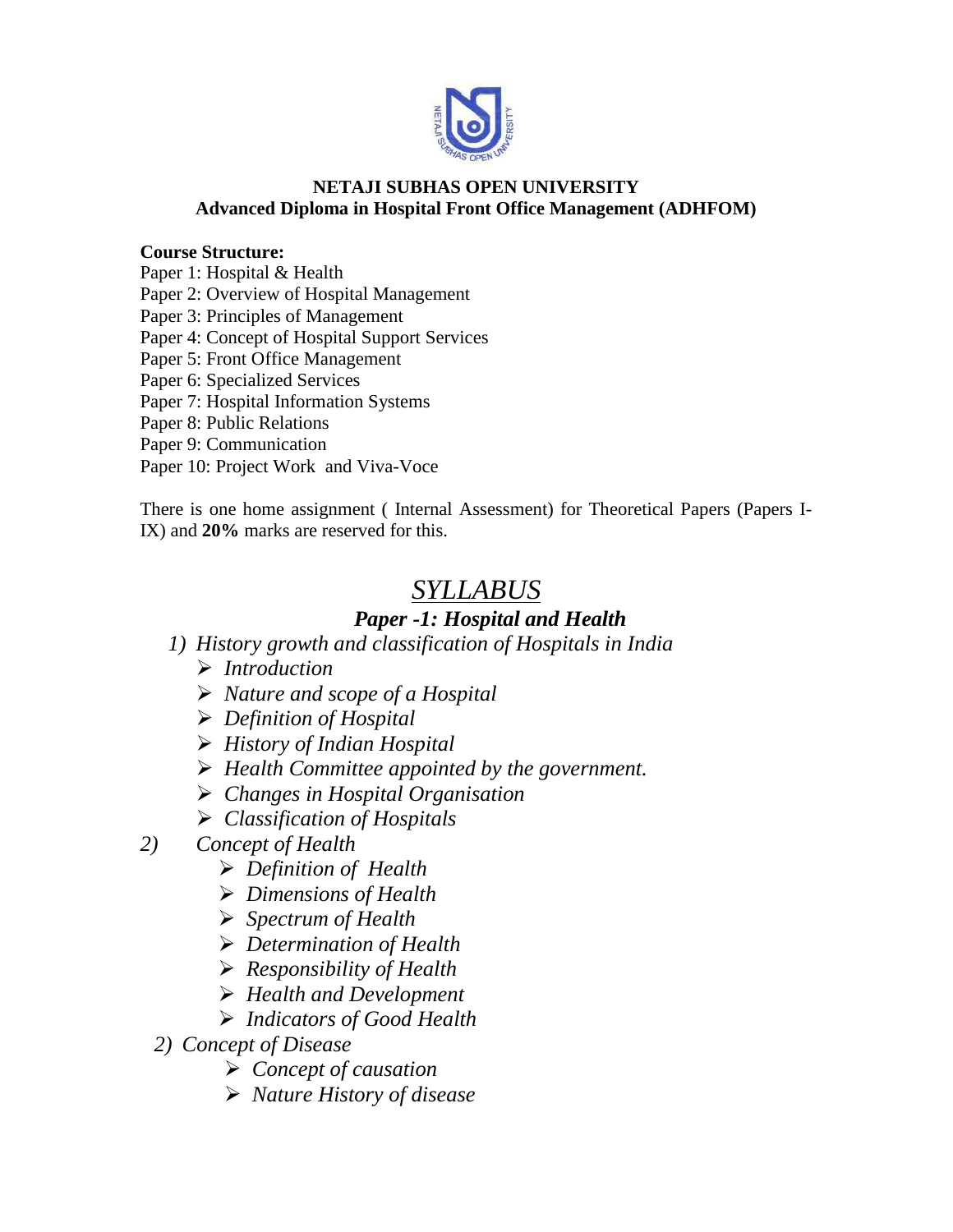- *Changing concept of disease*
- *4) Disease Classification*
	- *Communicable*
	- *Noncommunicable*
- *5) Basic Medical Terminology*

### *Paper –II: Overview of Hospital Management*

- *1. Basics of Hospital Management*
	- *Introduction*
	- *Availability of hospital beds*
	- *Utilisation of hospital beds*
	- *A typical district hospital*
	- *Community orientation of Hospital*
	- *Issues in hospital management*
	- *Hospital beds/other investigation facilities*
	- *Patient satisfaction*
	- *Improvement in quality of patient care*

### *2. Functions of Hospital Administration*

- *Introduction*
- *Hospital as a system*
- *Factors that influence public care*
- *Hospital Staff*
- *Physical facilities and equipment*
- *Clinical and service facilities*
- *Hospital as an organization*
- *Legislation ,rules, power, authority*
- *Factors that influence patient care*
- *Need for Hospital organization change*
- *Process of system approach for organizational changes*

### *Paper –III: PRINCIPALS OF MANAGEMENT*

*Nature of Management*

- *Concept of Management*
- *Management and administration*
- *Importance of management*
- *Nature of Management*
- *Effective Management*

*Management functions and roles*

*Managerial Functions*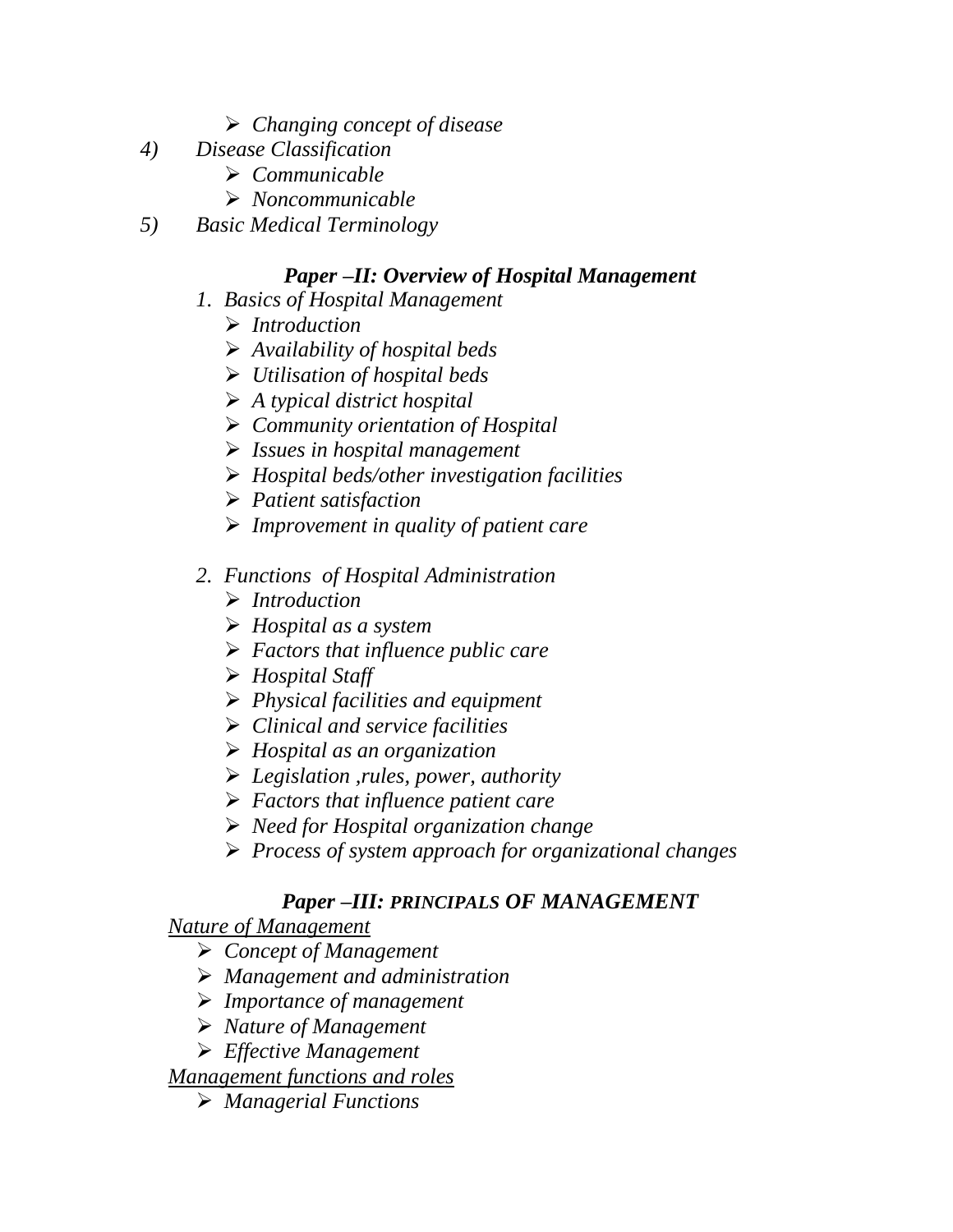- *Management Role*
- *Functions at various levels*
- *Functional areas of management*
- *Management skills*

## *Paper –IV: Concept of Hospital Support Services*

- *Diet Services*
- *Laundry*
- *House Keeping*
- *CSSD*
- *Control of Hospital Acquired Infection*
- *Disposal of Biomedical waste*
- *Transportation Services*
- *Safety and Security Services*
- *Maintenance Services*
- *Office Administration*

### *Paper –V: Front Office Management*

- *1. Introduction :*
	- *Mission Statement*
	- *Objectives*
	- *Goal*
	- *Strategies*
	- *Organisation Chart*
	- *Use of organization Chart*
- *2. Front Office*
	- *Functions & Importance of front office*
	- *Front Office Staff Organisation*
	- *Various sections of Front office Department*
	- *Staff requirement*
	- *Staff organization in the hospital*
	- *Functions of a reception*
	- *Qualities of Good front office reprentatives*
	- *Selection of staff*
- *3. Managing Front Office*
	- *Patient Admission*
	- *Tele conversation*
	- *Telephone etiquettes*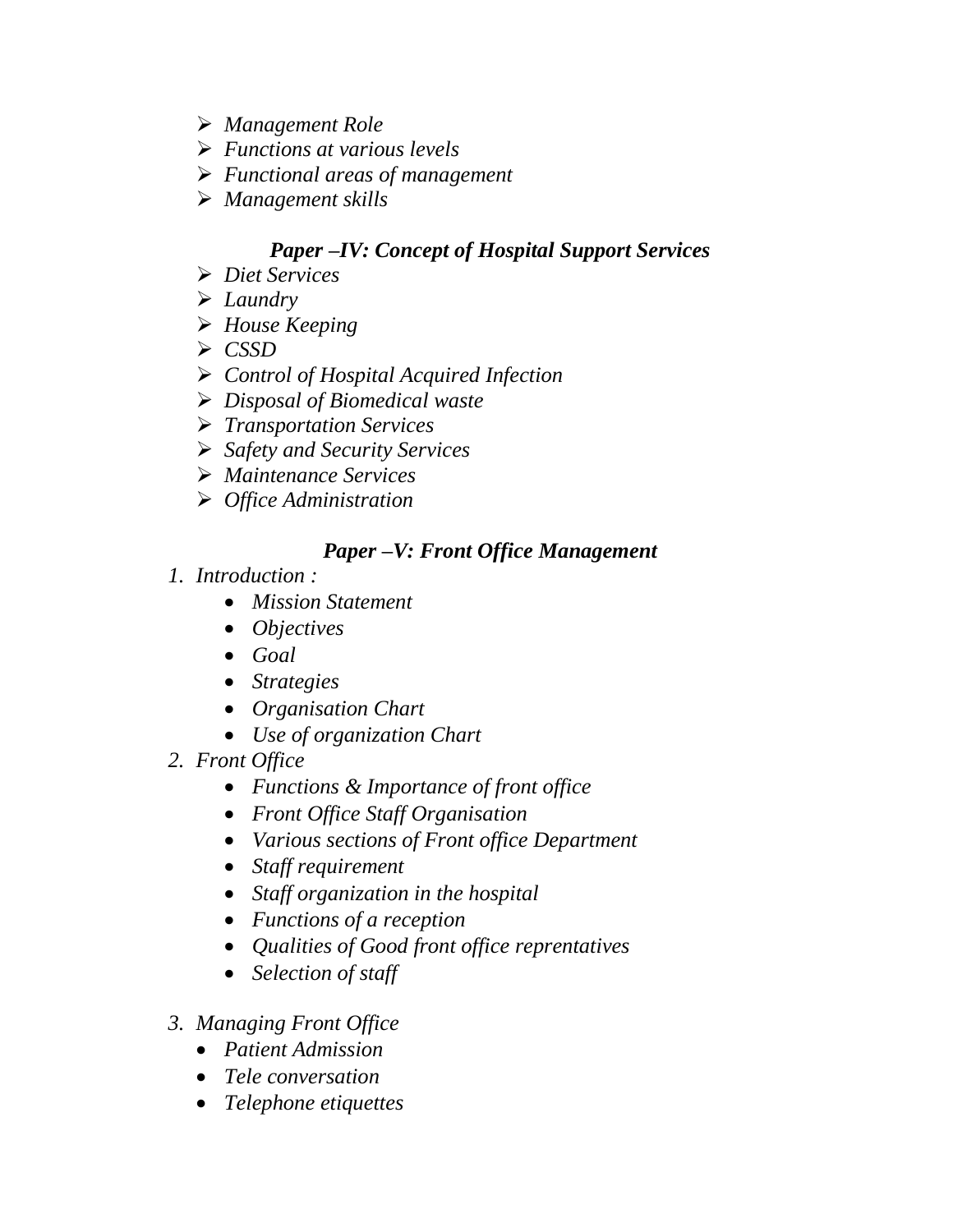- *Cash and Bill Section*
- *Information*
- *4. Role of the Front Office*
	- *Forecasting needed*
	- *Attributes needed in Employee*
	- *Informing personnel department of the Department needs*
	- *Job specification card*
- *5. Reception Activities*
	- *Importance of Reception*
	- *Attributes of a good reception*
- *6. Team Work in Front Office*
	- *Team Building*
	- *Importance of Team Work in Hospitals*
	- *Nature of scope in Team Work*
	- *Characteristics of Effective Team*
	- *Essentials of good team work*

## *PAPER –VI: SPECIALIZED SERVICES*

- *1. Admission Department*
	- *Registration*
	- *Admission*
	- *Discharge*
	- *Announcement*
- *2. Front Office & Patient Visitor Handling*
	- *Objectives*
	- *Stages of contact with the hospital*
- *3. Front Office* 
	- *First and Last contact area*
	- *Lobby*
	- *Size of the lobby*
	- *Reception counter*
	- *Equipment & Furniture*
		- *4. Sections with which Front Office Communicates*
			- *Floor Management*
			- *Ward/OPD & Diagnostic Sections*
			- *Public Relations Office*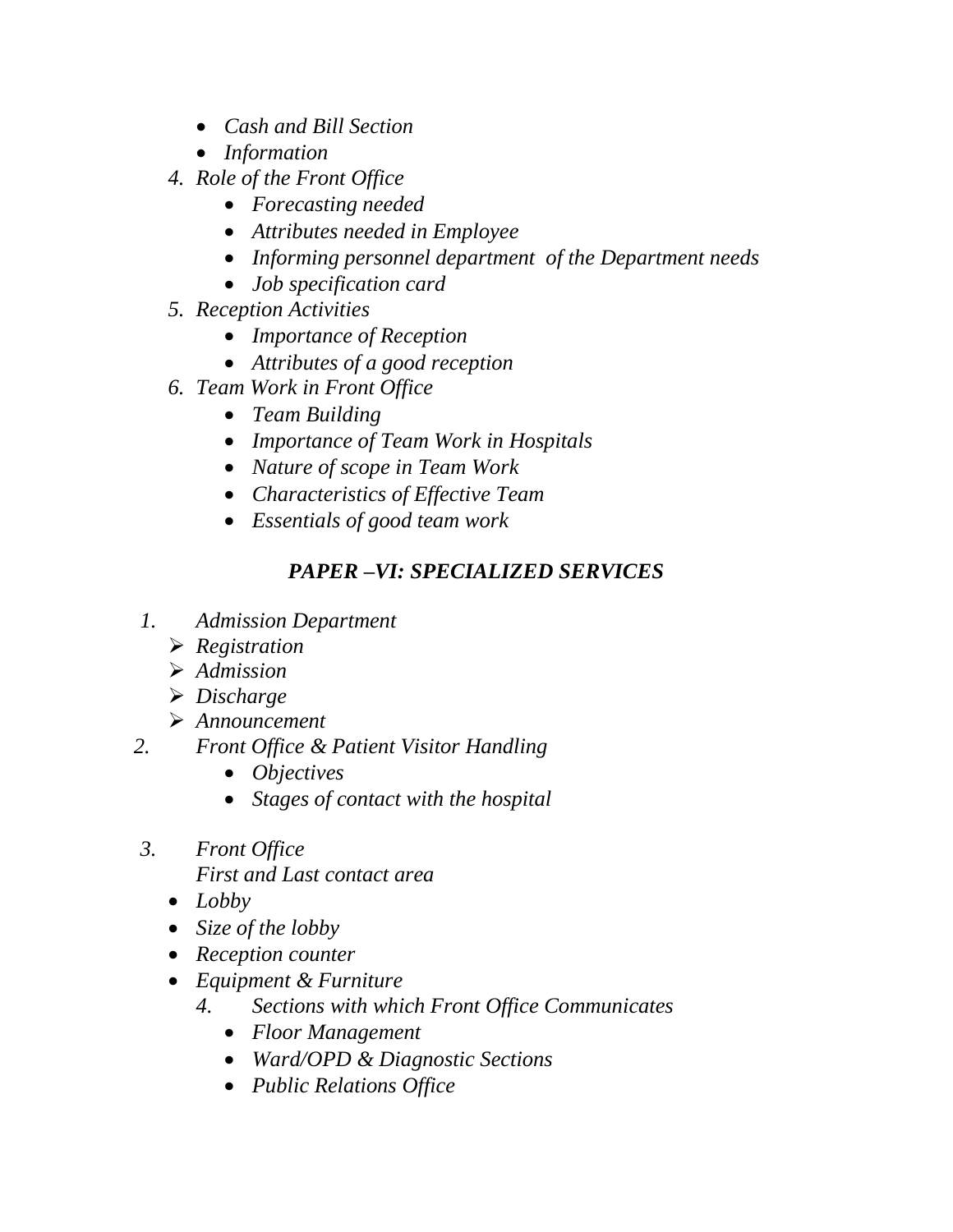- *5. Management of Medical Records*
- *6. Concept of Medical Transcription*

### *PAPER –VII:HOSPITAL INFORMATION SYSTEM (HIS)*

*REASON TO USE COMPUTERS IN HOSPITAL*

*(Computer System Design)*

- *M.S.Office and Operating System*
- *Data Base Concept*
- *Introduction to Front Office Software*
- *Introduction to Hospital Information System*
- *Integrated Hospital Information System*
- *Concept of Telemedicine*

### *PAPER –VIII: Public Relations*

- *1. General Areas*
	- *Importance of Human Resource Management in Hospital*
	- *How to improve Public Relations*
	- *Sensitive areas of Hospitals*
	- *Maintaining good Human Relation*
- *2. Customer Relations*
- *3. Customer Satisfaction*
- *4. Customer Dissatisfaction*
- *5. Health Insurance*
	- *Third Party Administrator & Pre Authorization*
	- *Corporate Billing*
	- *Mediclaim*
	- *Life Insurance*
- *6. News media relation*
- *7. Patient care information system*
- *8. Ethics and Laws*
	- *Written Informed consent*
	- *Confidentiality*
	- *Information which may be disclosed or not to disclose*

### *PAPER –IX: COMMUNICATION*

- *Meaning and concept of Communication*
- *Process of Communication*
- *Purpose of Communication*